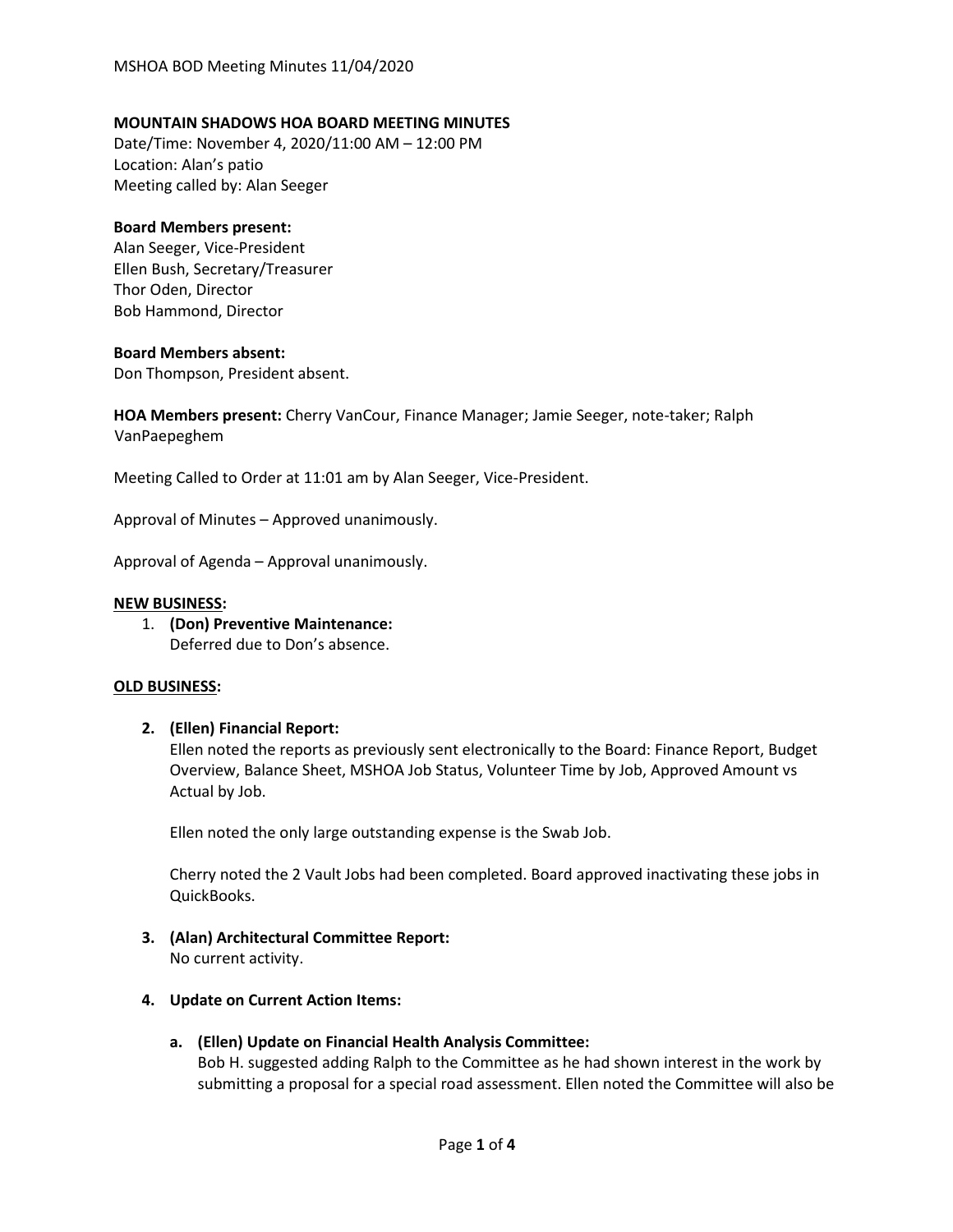looking at general operating needs and savings accounts. Ralph stated he would be glad to be on the Committee.

Ellen stated that all invited members to date have accepted to serve. Bob H. and Alan volunteered to serve on the Committee as well.

Bob H. recommended that an invitation be sent to all HOA members. Thor-second. Approved-3. Abstain-1.

### **b. (Thor) Update on emergency egress:**

Close to signing. Larry is ok with it. The road has already been cut. Currently waiting on attorneys before submitting emergency egress to the Board.

# **c. (Thor) Update on swab job:**

Job (A2020-WH2 Vibration Swab, Thor is the Lead) is completed. The pump has been reinstalled and Well House 2 is ready for repairs. Cherry noted she has not received any invoices for this job yet.

Cherry noted the check from the insurance company has been received and deposited for the repairs of Well House 2 (job: O2020-WH2, Bldg Repair, Fallen Tree, Alan is the Lead). This check represents the cost of the repairs for Well House 2 minus the \$1000 deductible. Thor will contact Castle Mountain Homes to complete the repairs.

Regarding job A2019-WH1&2 Flow Meters (Bob S is the Lead), Bob H. noted the new pipe is ¼" too long. The original pipe was re-installed in Well House 2. Tony Rangus is working on a solution for the new pipe.

# **d. (Bob) Update on mailboxes:**

The new parcel box for packages has been installed. Bob H. submitted bill(s) totaling \$1914, lower than expected due to volunteer labor. The second parcel box, for Individual mail boxes, are due to arrive this coming Friday. Alan and Ralph to assist Bob H. with the installation.

### **e. (Ellen) Procedure and Process for Secretary/Treasurer and Finance Manager:**

Ellen stated that revisions discussed at last meeting had been completed. Bob H. stated that he did not agree, and that he still had issues with the Flow Chart.

Bob H. moved to add to #1 "or contact Board member". Thor-second. Approved unanimously.

Bob recommended that #6 and #10 be amended to state that Secretary/Treasurer informs parties regarding disapproval and/or completion of project.

Alan moved to approve document with recommended amendments to #6 and #10. Thorsecond. Approved-3. Abstain-1.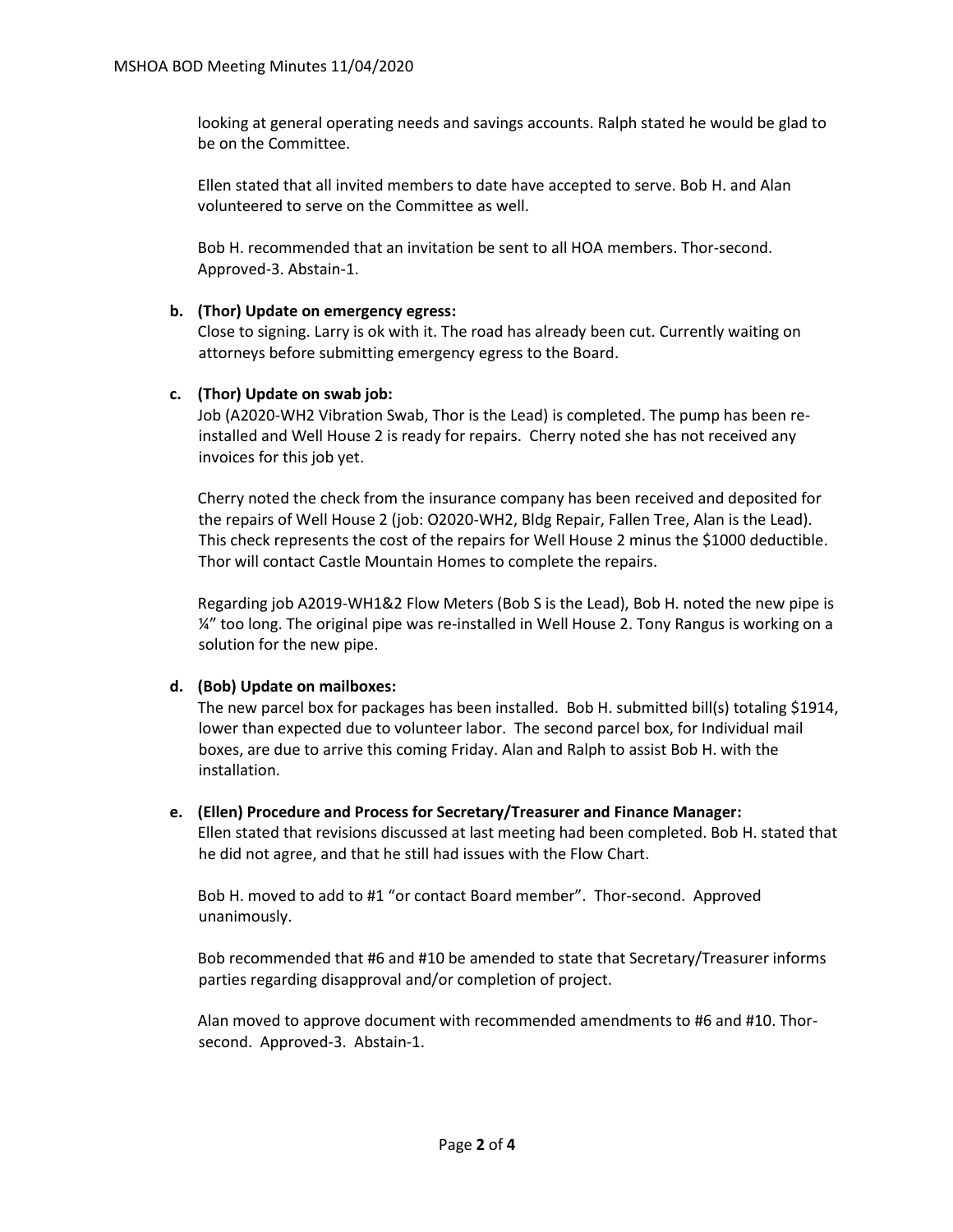Alan noted that this document containing the Procedure and Process for Secretary/Treasurer and Finance Manager including the flow chart is internal to the Board. Bob H. noted evaluation will follow after implementation.

# **f. (Ellen) October Meter reading:**

Ellen stated that all invoices from August had been resolved.

Ellen noted Darryl and Linda Denny have been volunteering to meter read, thanks to Ralph's 'recruiting'. Perhaps next year, Linda will take on communication with Jim.

Ellen asked for approval to invoice October meter reading overages. Board Directors agreed to invoice.

# **g. (Don) Emergency Communication:**

Deferred due to Don's absence.

### **h. (Don) Update on Phase 4:**

Alan noted there is a meeting scheduled with Bishop Peter on November 17, 2020. Board will meet in Executive Session prior to prepare.

PUBLIC COMMENT: None

MEETING ADJOURNED at 11:50 AM.

EXECUTIVE SESSION – Board met briefly to discuss plans/logistics for meeting with Bishop Peter.